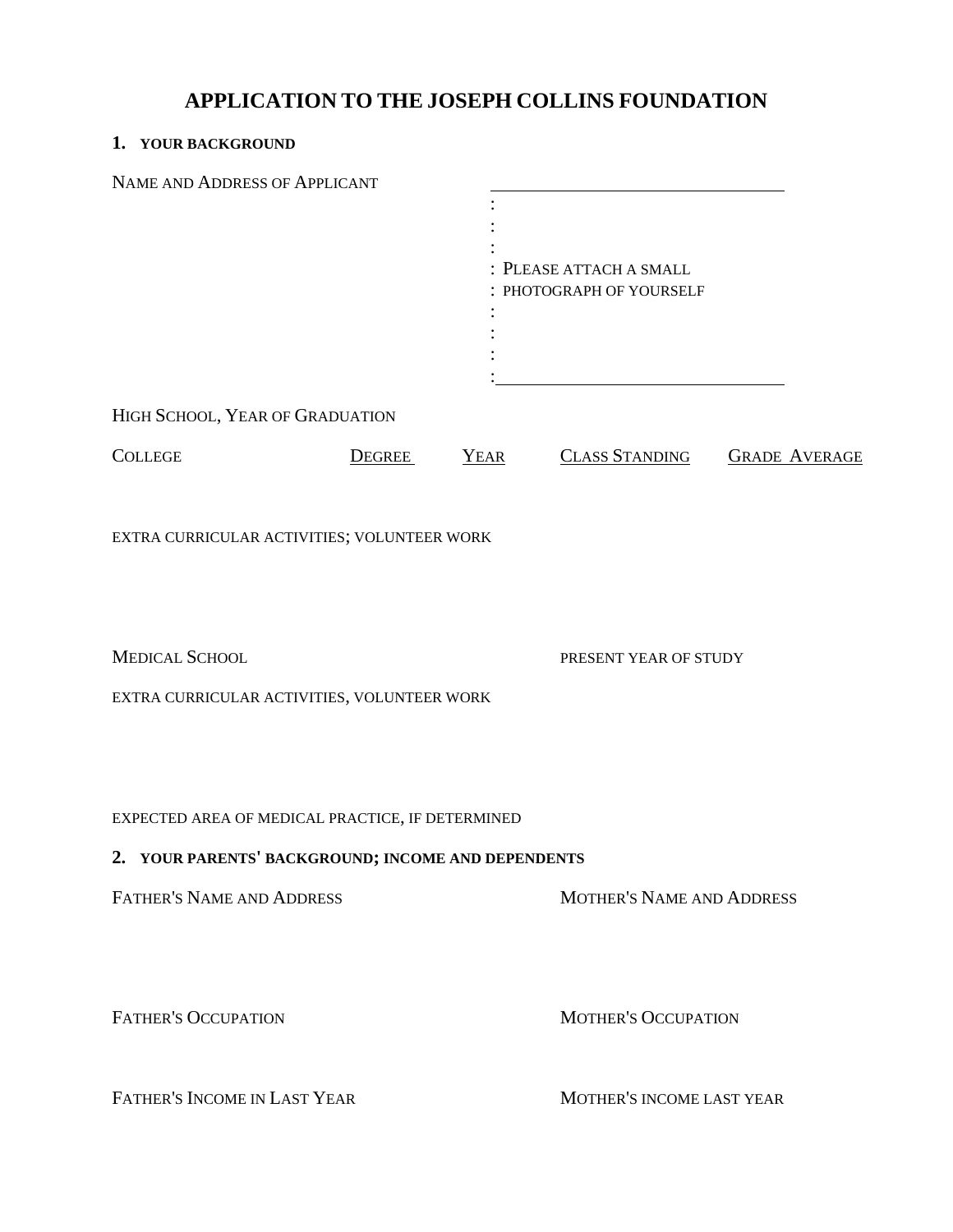THEIR DEPENDENTS AND THEIR AGES

EXPECTED CHANGES IN YOUR PARENTS' INCOME

#### **3. YOUR SPOUSE'S BACKGROUND; INCOME AND DEPENDENTS** (IF APPLICABLE)

SPOUSE'S NAME AND ADDRESS

SPOUSE'S OCCUPATION

SPOUSE'S INCOME IN LAST YEAR

SPOUSE'S DEPENDENTS AND THEIR AGES

EXPECTED CHANGES IN SPOUSE'S INCOME

## **4. YOUR SOURCES OF RECEIVED OR EXPECTED INCOME, GIFTS SCHOLARSHIPS, LOANS, ETC. TO SUSTAIN YOU DURING MEDICAL SCHOOL**

|                                   | $1ST$ YEAR | $2^{ND}$ YEAR | $3^{RD}$ YEAR | 4TH YEAR |
|-----------------------------------|------------|---------------|---------------|----------|
| PARENTS' CONTRIBUTIONS            |            |               |               |          |
| SPOUSE'S CONTRIBUTIONS            |            |               |               |          |
| <b>SCHOLARSHIPS</b>               |            |               |               |          |
| <b>LOANS</b>                      |            |               |               |          |
| EARNINGS DURING PAST YEAR         |            |               |               |          |
| OTHER SOURCES OF ASSETS OR INCOME |            |               |               |          |
| <b>TOTALS</b>                     |            |               |               |          |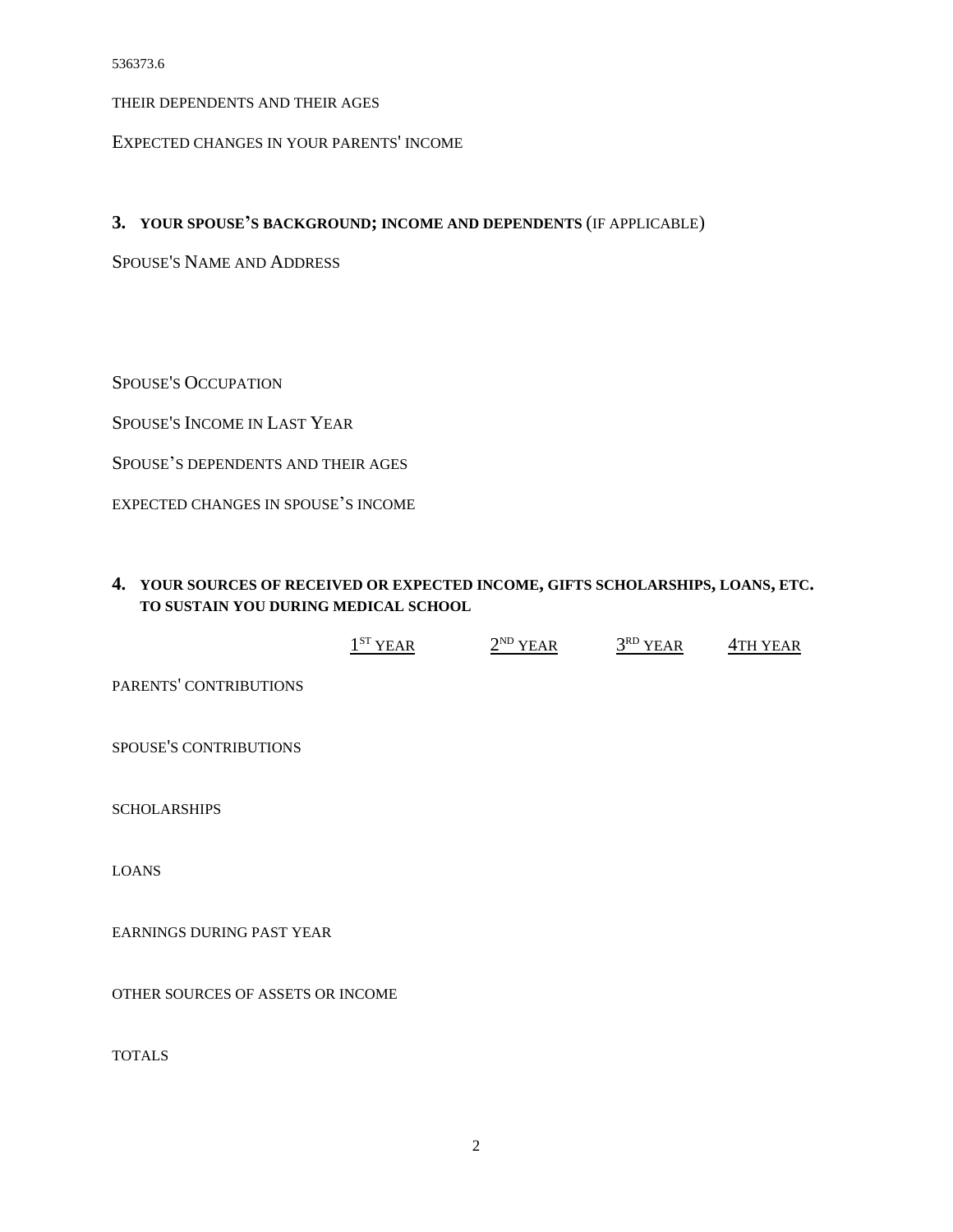536373.6

#### **5. YOUR DEBTS**

| AFTER COMPLETION OF COLLEGE                                                                                                  |          | \$ |
|------------------------------------------------------------------------------------------------------------------------------|----------|----|
| AFTER COMPLETION OF MEDICAL SCHOOL (INCURRED AND ESTIMATED)<br>$1^{ST}$ YEAR + $2^{ND}$ YEAR + $3^{RD}$ YEAR + $4^{TH}$ YEAR | <b>S</b> |    |
| TOTAL DEBT DUE TO COLLEGE AND MEDICAL SCHOOL                                                                                 |          |    |

PLEASE INDICATE WHETHER YOUR DEBTS SET FORTH HEREIN ARE FROM UNRELATED THIRD PARTY LOANS OR FROM RELATED PARTY LOANS. IF RELATED PARTY LOANS, PLEASE SPECIFY.

#### **6. YOUR INTEREST IN THE ARTS**

STATE YOUR PAST ACTIVITIES IN LITERATURE, MUSIC, OPERA, PAINTING, SCULPTURE, BALLET, DANCE OR DRAMA, IF NOT LISTED UNDER YOUR EXTRA CURRICULAR ACTIVITIES.

## **7. CERTIFICATION:**

I CERTIFY THE FOREGOING INFORMATION TO BE TRUE AND ACCURATE. I AUTHORIZE THE TRUSTEES OF JOSEPH COLLINS FOUNDATION TO MAKE INQUIRIES CONCERNING ME OF ANY PERSON MENTIONED HEREIN, OF MY COLLEGE AND OF MY MEDICAL SCHOOL.

DATE:

SIGNATURE